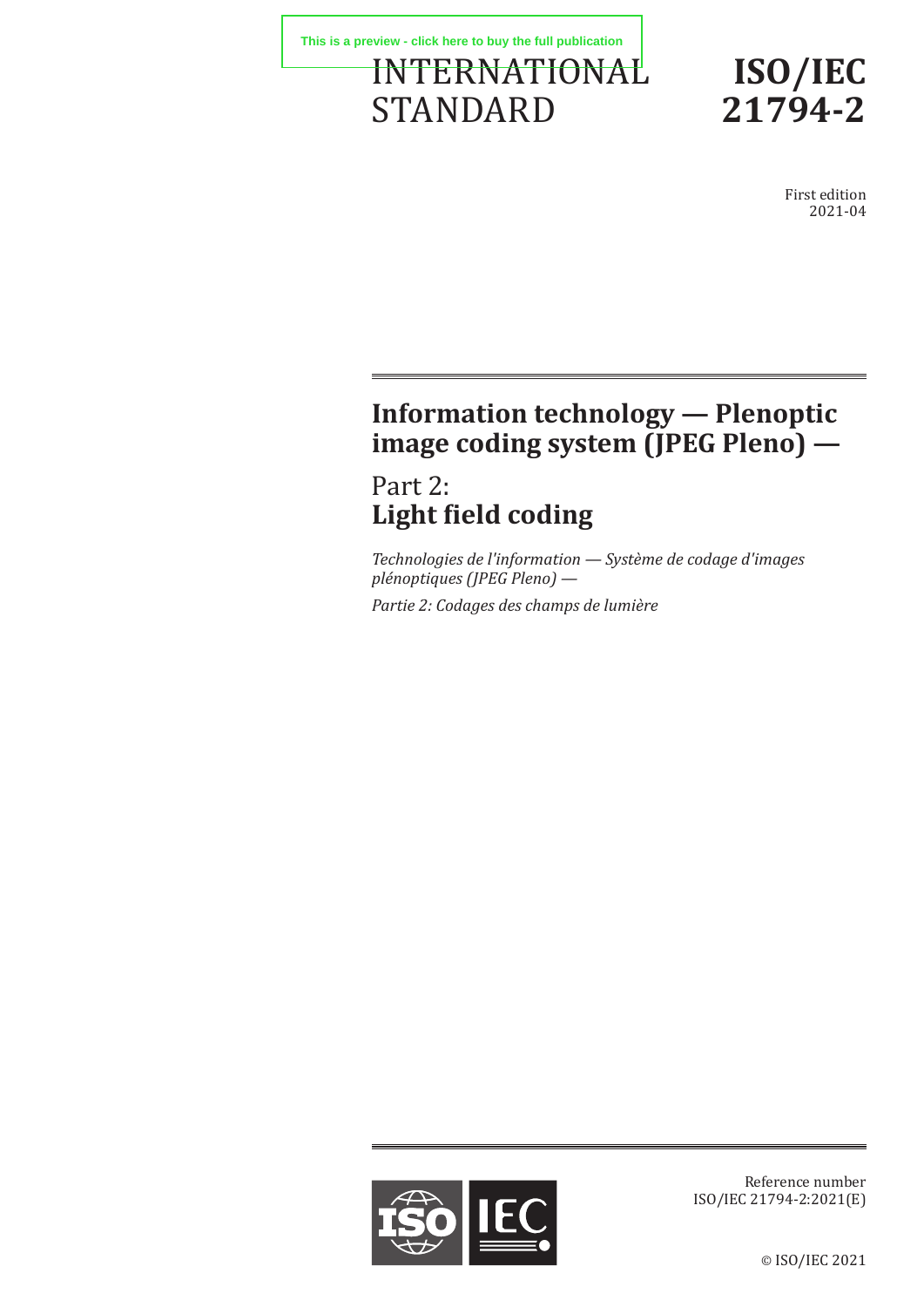

### **COPYRIGHT PROTECTED DOCUMENT**

© ISO/IEC 2021

All rights reserved. Unless otherwise specified, or required in the context of its implementation, no part of this publication may be reproduced or utilized otherwise in any form or by any means, electronic or mechanical, including photocopying, or posting on the internet or an intranet, without prior written permission. Permission can be requested from either ISO at the address below or ISO's member body in the country of the requester.

ISO copyright office CP 401 • Ch. de Blandonnet 8 CH-1214 Vernier, Geneva Phone: +41 22 749 01 11 Email: copyright@iso.org Website: www.iso.org

Published in Switzerland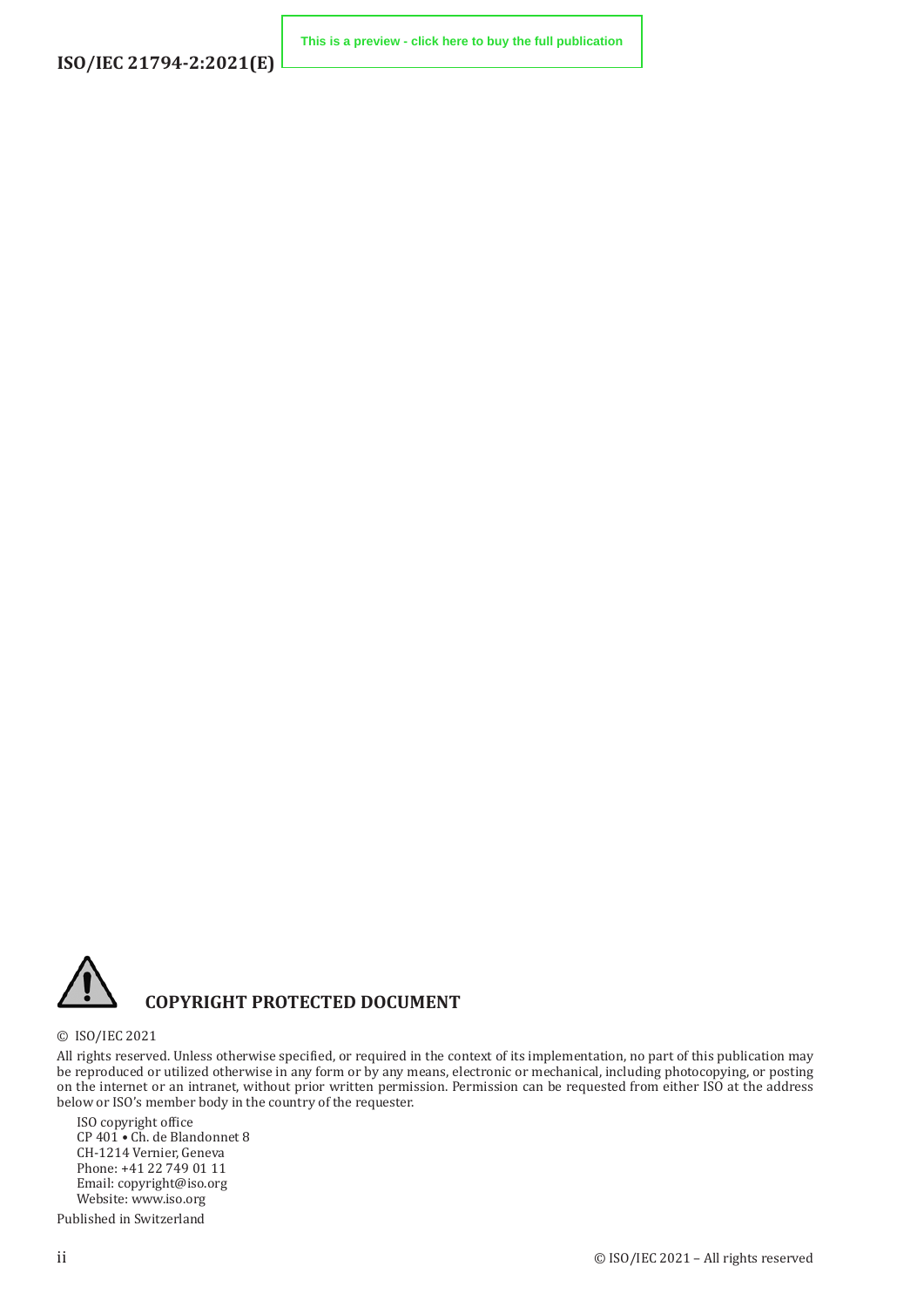## **Contents**

| ×<br>۰, |
|---------|
|---------|

| 1      |                   |                                                            |  |  |
|--------|-------------------|------------------------------------------------------------|--|--|
| 2      |                   |                                                            |  |  |
| 3      |                   |                                                            |  |  |
| 4      | 4.1               |                                                            |  |  |
|        | 4.2               |                                                            |  |  |
| 5<br>6 | 5.1<br>5.2        | 5.2.1<br>5.2.2<br>5.2.3<br>5.2.4<br>5.2.5                  |  |  |
|        | 6.1<br>6.2<br>6.3 |                                                            |  |  |
| 7      |                   | Organization of the document <b>Exercise Accommodal</b> 11 |  |  |
|        |                   |                                                            |  |  |
|        |                   |                                                            |  |  |
|        |                   |                                                            |  |  |
|        |                   |                                                            |  |  |
|        |                   |                                                            |  |  |
|        |                   |                                                            |  |  |
|        |                   |                                                            |  |  |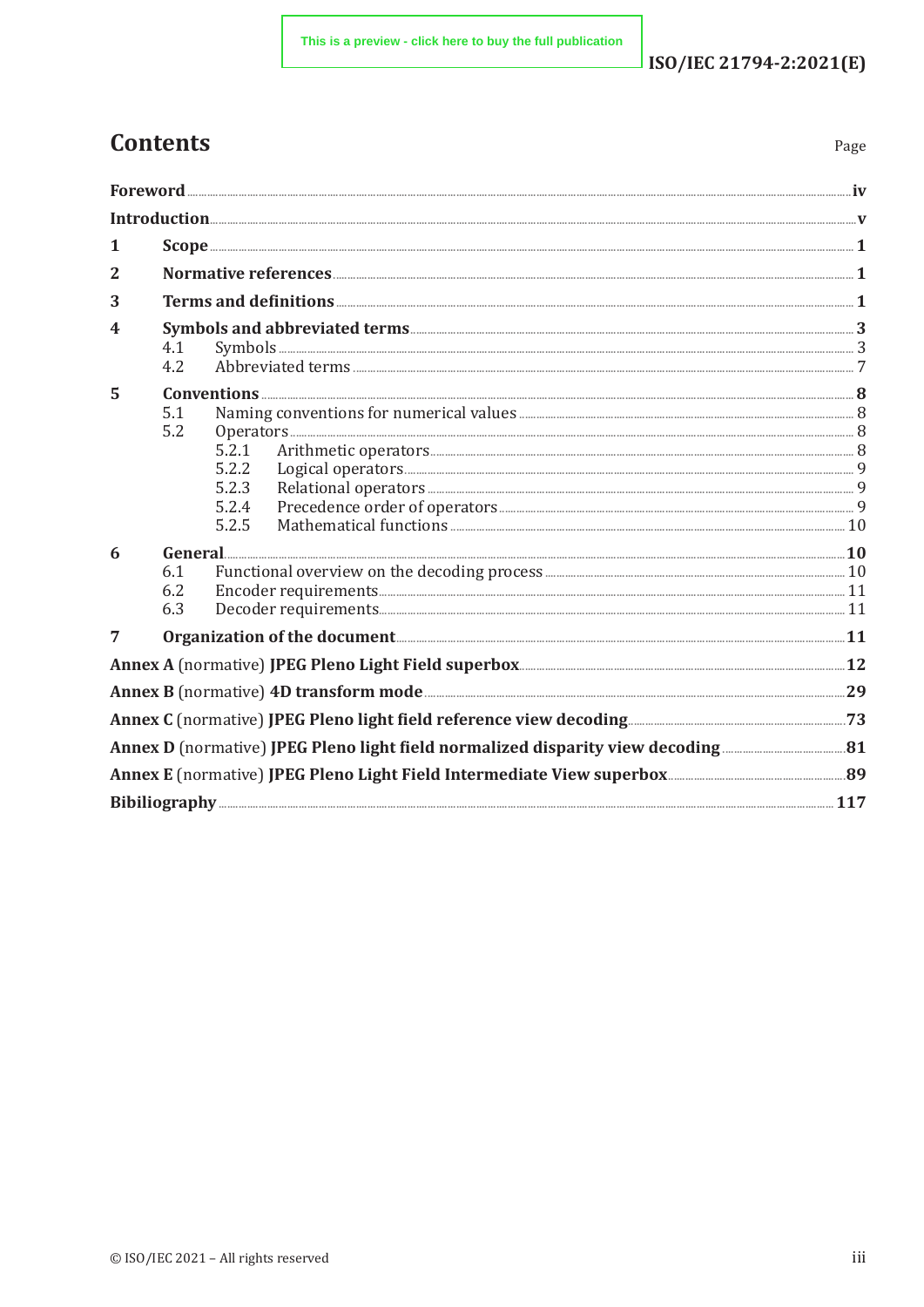### <span id="page-3-0"></span>**Foreword**

ISO (the International Organization for Standardization) and IEC (the International Electrotechnical Commission) form the specialized system for worldwide standardization. National bodies that are members of ISO or IEC participate in the development of International Standards through technical committees established by the respective organization to deal with particular fields of technical activity. ISO and IEC technical committees collaborate in fields of mutual interest. Other international organizations, governmental and non-governmental, in liaison with ISO and IEC, also take part in the work.

The procedures used to develop this document and those intended for its further maintenance are described in the ISO/IEC Directives, Part 1. In particular, the different approval criteria needed for the different types of document should be noted. This document was drafted in accordance with the editorial rules of the ISO/IEC Directives, Part 2 (see [www.iso.org/directives](http://www.iso.org/directives) or [www.iec.ch/members](http://www.iec.ch/members_experts/refdocs) [\\_experts/](http://www.iec.ch/members_experts/refdocs)refdocs).

Attention is drawn to the possibility that some of the elements of this document may be the subject of patent rights. ISO and IEC shall not be held responsible for identifying any or all such patent rights. Details of any patent rights identified during the development of the document will be in the Introduction and/or on the ISO list of patent declarations received (see [www.iso.org/patents\)](https://www.iso.org/iso-standards-and-patents.html) or the IEC list of patent declarations received (see [patents.iec.ch](https://patents.iec.ch)).

Any trade name used in this document is information given for the convenience of users and does not constitute an endorsement.

For an explanation of the voluntary nature of standards, the meaning of ISO specific terms and expressions related to conformity assessment, as well as information about ISO's adherence to the World Trade Organization (WTO) principles in the Technical Barriers to Trade (TBT) see [www.iso.org/](http://www.iso.org/iso/foreword.html) [iso/foreword.html](http://www.iso.org/iso/foreword.html). In the IEC, see [www.iec.ch/understanding-standards.](https://www.iec.ch/understanding-standards)

This document was prepared by Joint Technical Committee ISO/IEC JTC 1, *Information technology*, Subcommittee SC 29, *Coding of audio, picture, multimedia and hypermedia information*.

A list of all parts in the ISO/IEC 21794 series can be found on the ISO website.

Any feedback or questions on this document should be directed to the user's national standards body. A complete listing of these bodies can be found at [www.iso.org/members.html](http://www.iso.org/members.html) and [www.iec.ch/national](http://www.iec.ch/national-committees) [-committees.](http://www.iec.ch/national-committees)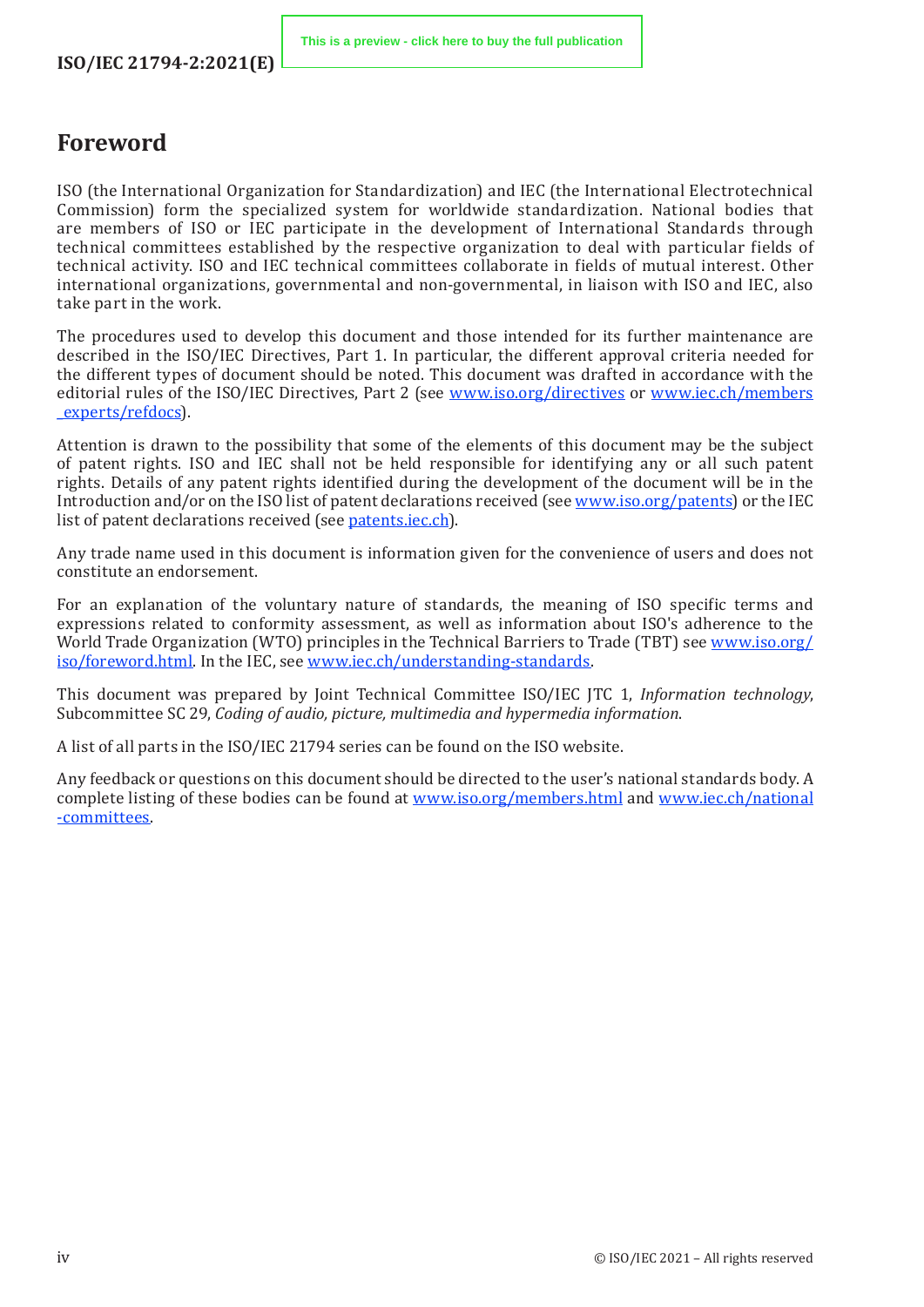## <span id="page-4-0"></span>**Introduction**

This document is part of a series of standards for a system known as JPEG Pleno. This document defines the JPEG Pleno framework. It facilitates the capture, representation, exchange and visualization of plenoptic imaging modalities. A plenoptic image modality can be a light field, point cloud or hologram, which are sampled representations of the plenoptic function in the form of, respectively, a vector function that represents the radiance of a discretized set of light rays, a collection of points with position and attribute information, or a complex wavefront. The plenoptic function describes the radiance in time and in space obtained by positioning a pinhole camera at every viewpoint in 3D spatial coordinates, every viewing angle and every wavelength, resulting in a 7D function.

JPEG Pleno specifies tools for coding these modalities while providing advanced functionality at system level, such as support for data and metadata manipulation, editing, random access and interaction, protection of privacy and ownership rights.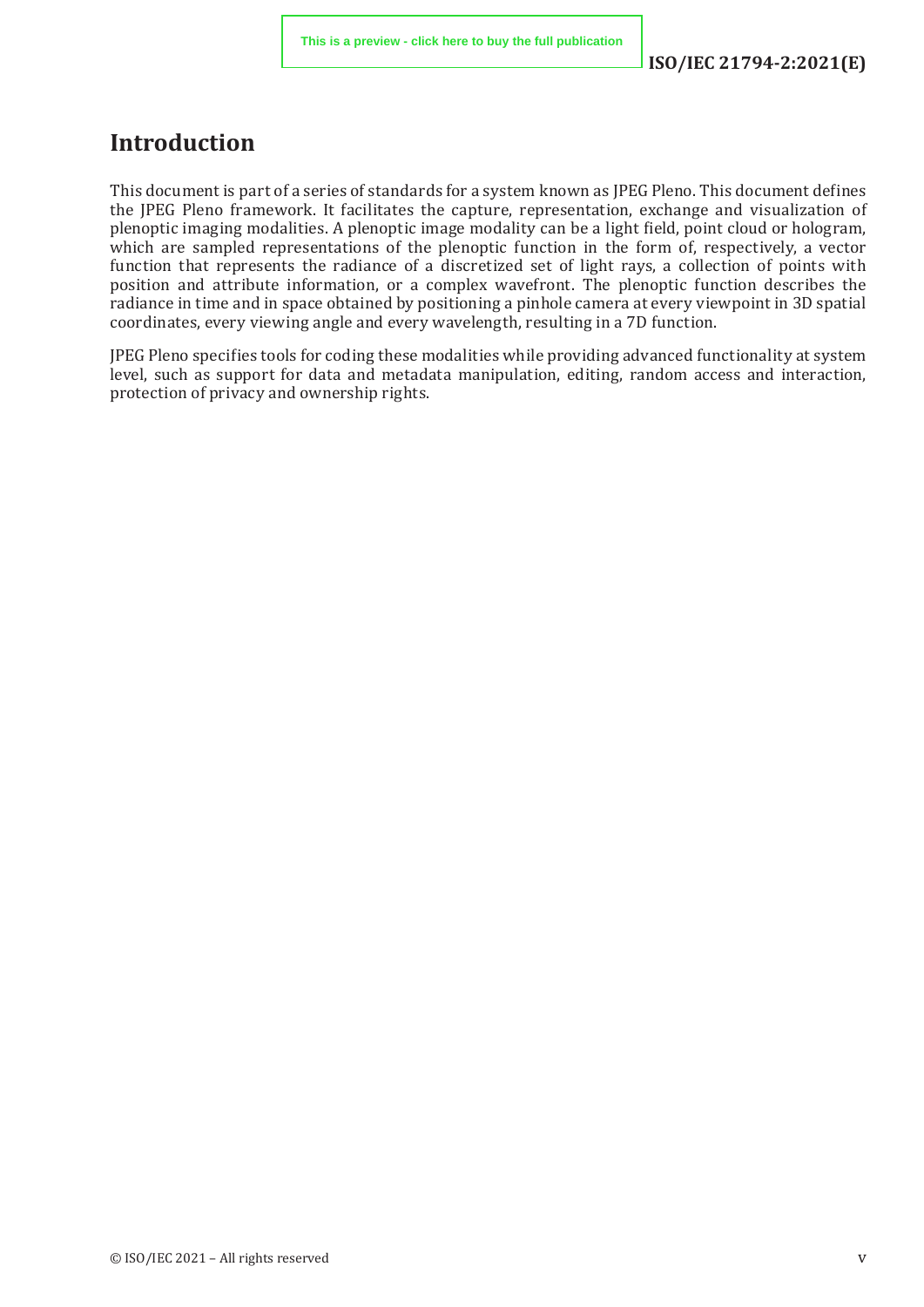**[This is a preview - click here to buy the full publication](https://webstore.iec.ch/publication/68850&preview)**